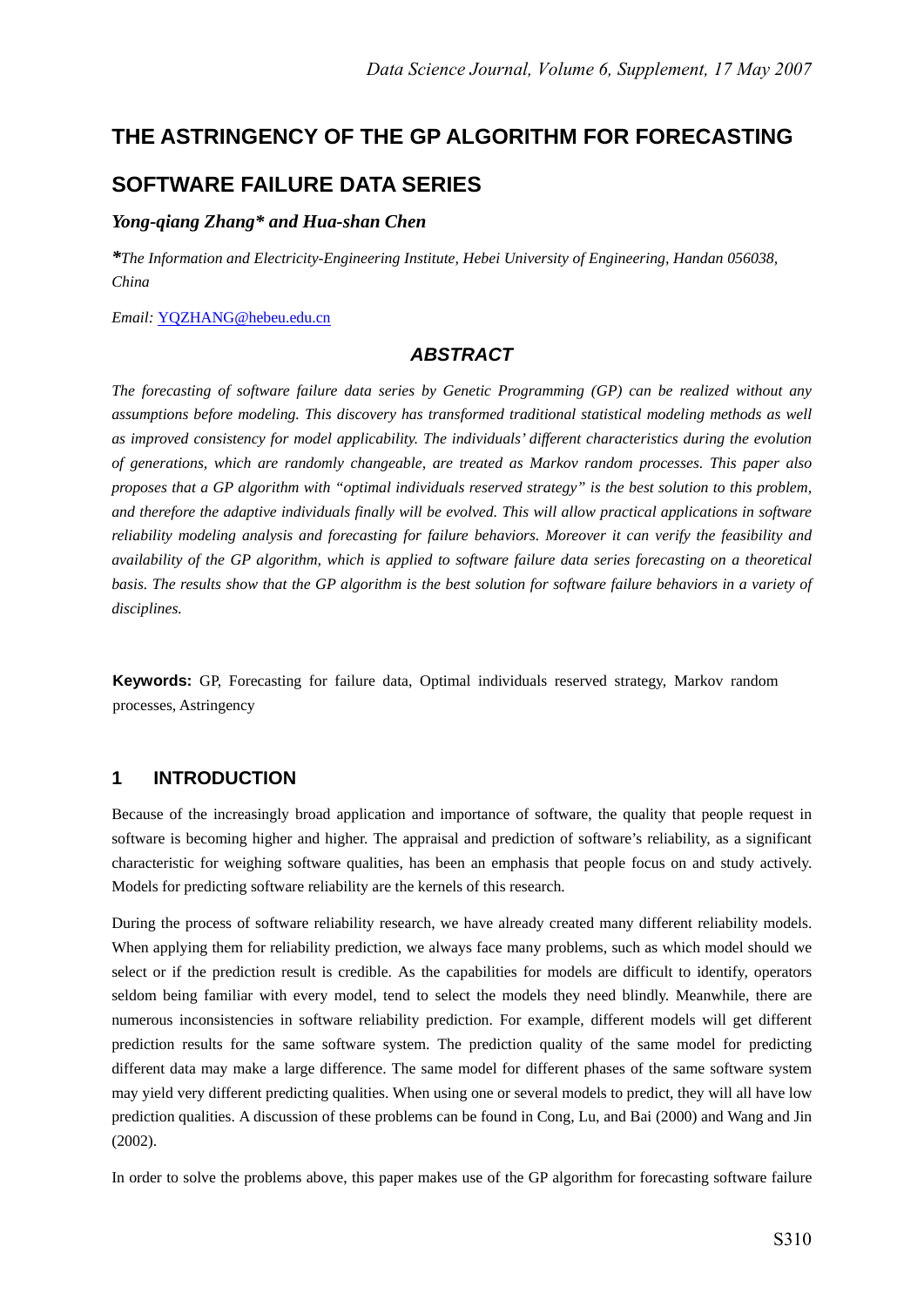data. It then analyzes and verifies that the GP algorithm with an "optimal individual reserved strategy" can be converged, which indicates it is possible to get the best solution for software failure. This approach can create specific programming aimed at generating specific software failure data and then obtain an approximate solution or the best one. This approach removes subjective assumptions of statistical methods. It can improve the consistency of model application and the analysis of software reliability models, resulting in better forecasting for software failure behaviors.

## **2 SUMMARY OF THE GP ALGORITHM**

Genetic Programming is a technique based on biological evolution, which is developed from the Genetic Algorithm (GA). Here, the depth of the tree is defined as not more than  $N$  and is a given positive integer.  $T_i$ are the individual trees, and each tree's root nodes  $r_k \in F$ ; their leaf nodes are defined as  $l_i \in T$ , so  $S = \{T_i | r_k \in F, l_i \in T\}$ , in which *F* is the function set and *T* is the terminal set. We also have to define the fitness function  $f: S \to R$ , which can search for the best individuals  $T_i^*$  in the space S:  $f(T_i^*) = f^* = \max\{f(T_i): T_r \quad T_r \in S\}.$ 

The approach of creating trees randomly by a growth method, whose depth cannot exceed the maximum depth  $D$ , is defined as follows: The root nodes are selected from the function sets in order to generate non-ordinary individuals, while the other nodes are selected from  $T \cup F$  if the depth of nodes to be selected is less than  $D$ , and if the depth equals  $D$ , they are selected from  $T$  (Lin, Li, & Kou, 2000). We also adopt the "best-reserved strategy" to make the best individuals reserved in the next generation, so that these individuals do not attend the genetic operations, which are shown in detail in section 4.1

## **3 FORECASTING FOR SOFTWARE'S NEXT FAILURE TIME BY THE GP ALGORITHM**

As we know, traditional software reliability models are all based on different statistical assumptions that constrain both the modes of software failure behaviors for specific models and the suitable range of each model. The randomness of software reliability models' selection has hindered the application of software reliability models. This paper reports results from adopting the GP algorithm to model failure data series. Examples of accumulative time series (or the next failure time series) of DACS failure data set SYS1 and SYS2, from Musa in 1979, are used to model and test the feasibility and availability of GP. The parameters for GP programming are given in Table 1.

| Parameters               | span solution                                     | Parameters                | span solution |
|--------------------------|---------------------------------------------------|---------------------------|---------------|
| Function $set(F)$        | $+\sqrt{-x} \times \sqrt{x} \log x \sin x \exp x$ | Selection methods         | tournament    |
|                          | $\cos \sqrt{\tan \sqrt{2}}$                       |                           | and so on     |
| Terminal $set(T)$        | argument x, constants                             | Terminal condition        | 100           |
|                          |                                                   |                           | generations   |
| Population size          | 30                                                | Number of generation      | 100           |
| probability<br>The<br>of | 0.90                                              | Maximum of the tree depth |               |
| crossover                |                                                   | after crossover           |               |

**Table1.** Parameters for GP programming

.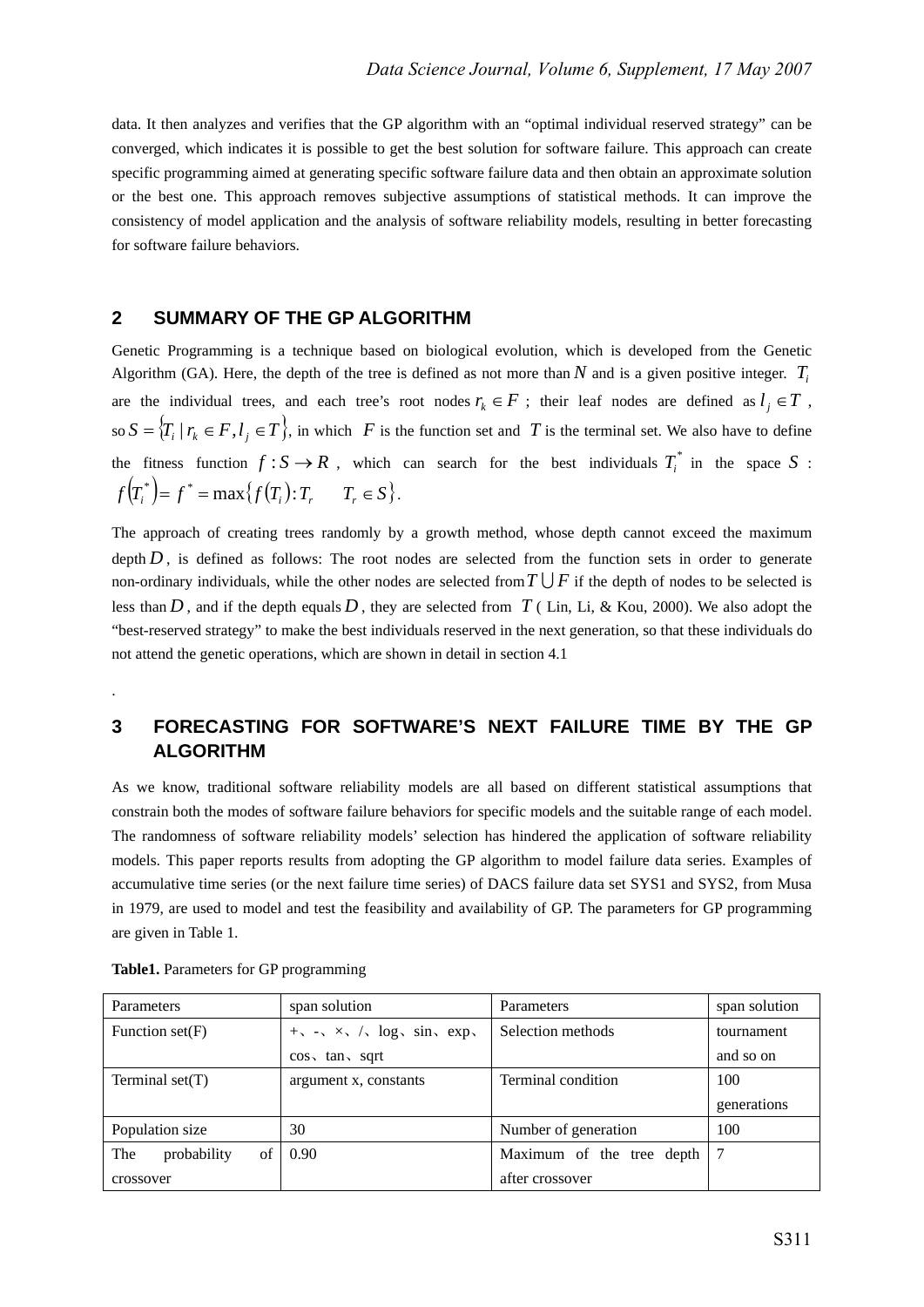| of $\vert 0.05 \vert$<br>probability<br>The | Maximum of the tree depth   7             |  |
|---------------------------------------------|-------------------------------------------|--|
| mutation                                    | after mutation                            |  |
| The way to generate total and grow          | Maximum of the initial tree $\frac{1}{5}$ |  |
| initial population                          | depth                                     |  |

Under the programming environment of MATLAB6.5, we get a better fitness model structure after evolving for 50 generations which is shown as follows:

$$
SVS1: f(x) = 3.823 \times x \times \ln((x + \ln(x)) \times e^x)
$$
 Eq.(1)

$$
SYS2: f(x) = 13.1874 \times x \times \ln(x \times e^{x})
$$
 Eq.(2)

where *x* stands for the numbers for software failures and  $f(x)$  are the results of the failure data model. Figures 1 and 2 give the transformation curve (model simulation output) for models and the true data series.



**Figure1.** Simulation result for SYS1 **Figure 2.** Simulation result for SYS2

From the figures above, we can conclude that the GP model has better applicability (accuracy) in comparison with other models, as well as a better goodness of fit. Furthermore, SYS3 provided by the Musa record set has also been created by automatic programming as well as the test example (from one to sixteen data series) provided by the Armed Forces Engineering Institute and the error statistic data provided by the Naval Tactical Data System's (NTDS) development and testing procedure (from one to thirty data series) of the U.S. Navy's Fleet Computer Programming Center. These models can get optimal results matching with the corresponding dataset that better fit and forecast. Our tests show that GP can create automatic programming of the specified error data without any assumptions being added during modeling. The feasibility and efficiency of using the GP algorithm for the evolutionary modeling of the Software Failure Data Series are to some extent further indicated.

## **4 ASTRINGENCY ANALYSIS OF GP**

### **4.1 Affect of optimal reserve strategy on astringency**

To illustrate the necessity of the Optimal Reserve Strategy, first the structure is analyzed. If the colonies in each generation created during GP algorithm are treated as one state, a random process taking the place of the entire evolutionary process can be considered and analyzed as a Markov chain for astringency. Further the concept of a "realized history" is above all possible.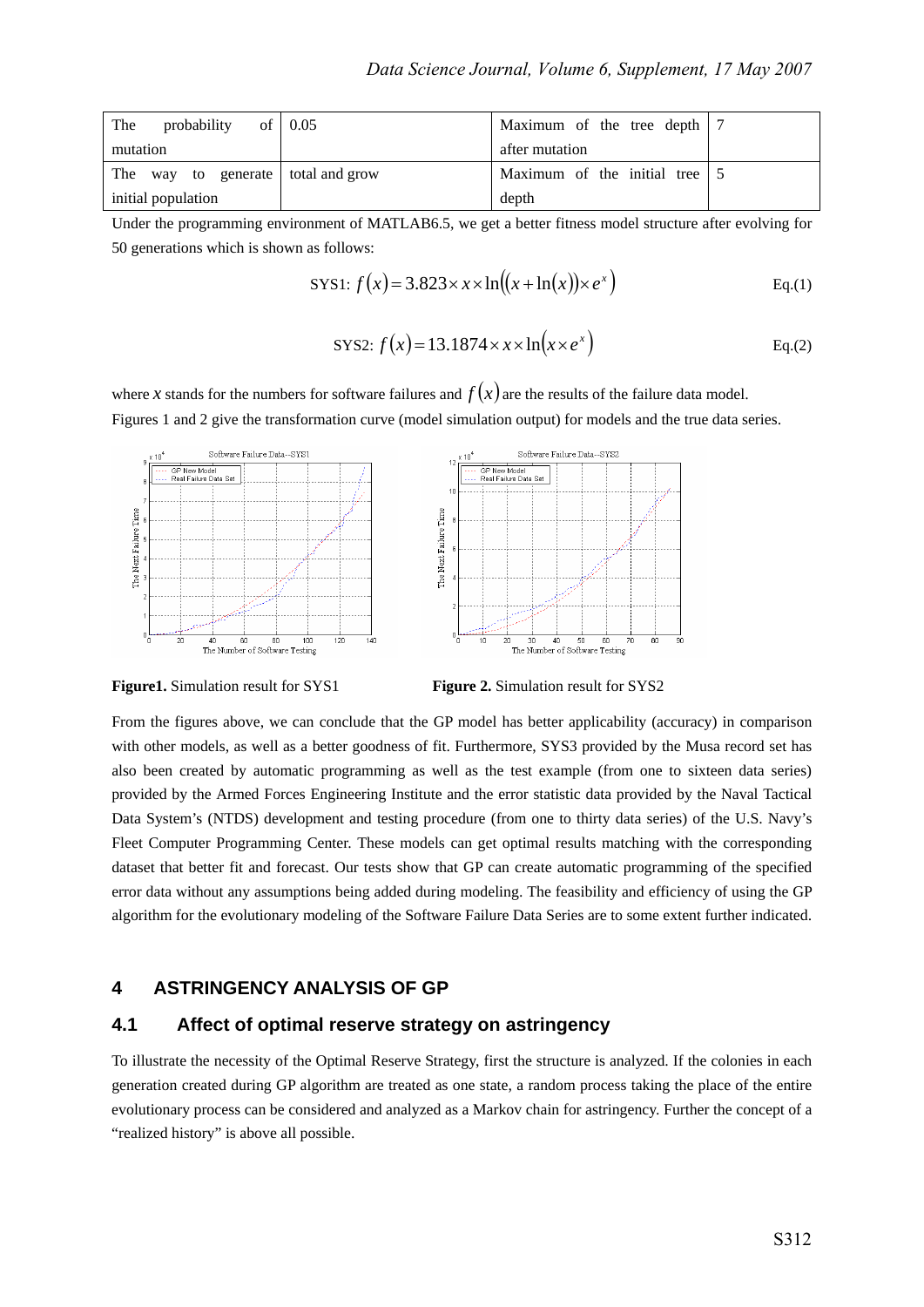Consider the case of a strategy  $\pi = {\pi_0, \pi_1, \dots} \in \Pi$ , for any one history  $h_t = {i_0, a_0, i_1, a_1 \dots} \in H_t$ . If this condition,  $P_{\pi}$  { $h_t | i_0$ } > 0, is satisfied, that is to say, the probability of event  $h_t$  is positive under the measure of strategy  $\pi$ , then  $h_t$  is called the realized history of strategy  $\pi$ . In other words, on the condition of strategy  $\pi$ , a state  $i_0$  is diverted to state  $i_1$  after the experienced behavior  $a_0$ . The procedure keeps going until state  $i_t$  is reached at the instant of  $t$  if the experienced behavior  $a_1$  is adopted. If the probability of the whole event inducted by strategy  $\pi$  is not zero, the history is called "realized history" under the strategy  $\pi$ .

The optimal activity set is given as follows. For each state  $i \in S$ , the following equation is defined as the practicable optimal activities of the state *i* .

$$
A^*(i) = \underset{a \in A(i)}{\arg} \max \left\{ r(i, a) + \beta \sum_{j \in S} p(j \mid i, a) V_{\beta}^*(j) \right\}
$$
 Eq. (3)

#### **Theorem of Optimal Strategy:**

The necessary and sufficient condition of strategy  $\pi = \{\pi_0, \pi_1, \dots\} \in \Pi$  as an optimal strategy is: for  $\forall t \ge 0$ , if history  $h_t = {\hat{i}_0, a_0, i_1, a_1 \cdots} \in H_t$  is a realized history of strategy  $\pi$ , then the equation  $\pi_t(a | h_t) = 0$  can be satisfied on condition that  $a \in A(t_1) - A^*(t_1)$  (Liu, 2004). The proof of this theorem can be found in Dong and Liu (1986). The significance lies in the following: a strategy is optimal only when each decision rule has to make use of the optimal behaviors of every realized history.

From the theorem above, GP reserves the optimal individual of every generation for the next generation, which can be expressed as:  $A(t+1) = \max\{A(t), A_{best}\}\$ , where  $A_{best}$  is the best individual of the  $t+1$  generation and  $A(t)$  is the optimal one of the *t* generation. Therefore the GP joined with optimal strategy is still a homogeneous Markov chain. In other words, the probability of going from any state to a state that includes the optimal solution is greater than zero, but it is zero on the contrary. Therefore GP with optimal strategy has the ability of a non-holonomic ergodic process and always can be convergent to the optimal solution with a probability of 1.

## **4.2 Analysis of GP constringency by Markov Chain**

The concept of homogeneous time is given first. As we know, the visualized significance of the transition probability  $p_{ii}(m, n)$  is the probability of transferring a state from *i* to *j*, considering time from *m* to *n*. As there are  $n - m$  time units, or  $n - m$  steps from *m* to *n*,  $p_{ii}(m, n)$  is defined as the transition probability for  $n - m$  steps.

If  $p_{ii}(m, n+m)$  has no relation with *m* and m, n ≥ 0, in other words, no matter when state *i* in the system starts, the probability is identical when transferred to state  $j$  after n steps. And now the Markov chain  $\{X_n, n \geq 0\}$  is time homogeneous, which can be expressed as  $p_{ij}(m, n+m) = p_{ij}(n)$ . A one-step transition probability is presented by  $p_{ij}$ . For a Markov chain that is time homogeneous  $\{X_n, n \ge 0\}$ , the equation  $p_{ii}(n-m) = P(X_n = j | X_m = i)$  is satisfied. Especially when  $m = 0$ , the equation  $p_{ii}(n) = P(X_n = j | X_0 = i)$  can be satisfied (Zhao & Zhu, 1993).

As standard GA, a Markov chain of the standard GP algorithm is time homogeneous, which can be expressed as:  $P_{ii}(m, m+1) = P(X(m+1) = j | X(m) = i) = P_{ii}$ 

where  $i, j \in I$  are states while *m* is the initial time. The initial distribution of population can be random because the initial distribution has no effect on the limited behavior of a Markov chain.

#### **Astringent Theorem of Markov:**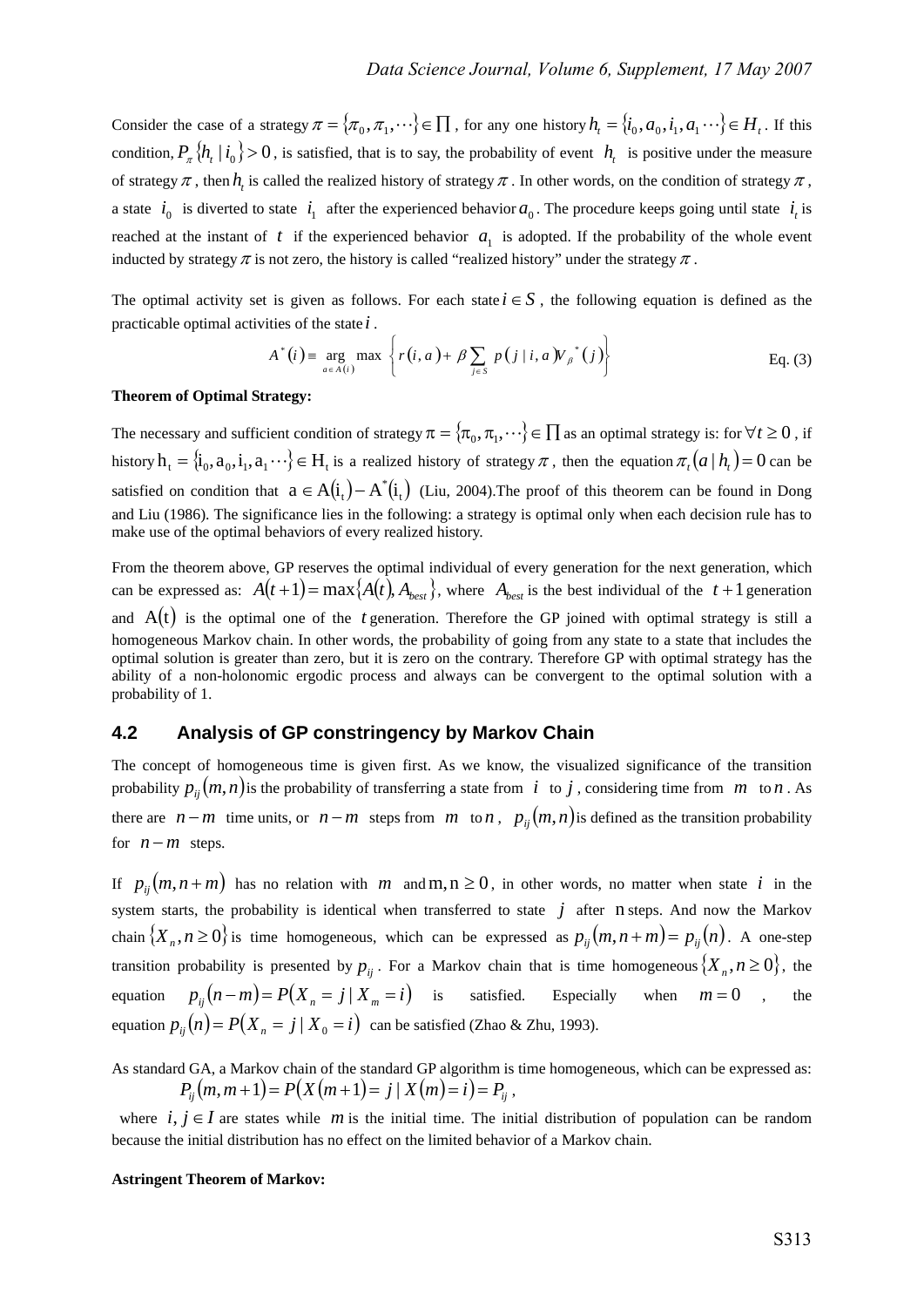The probability of GP converging to optima is less than 1. This can be shown as follows: The probable states of a colony can be divided into two types, one is  $I_0$ , which includes optimal individuals and the other is  $I_n$ , which does not include optimal individuals. The result  $I = I_0 \bigcup I_n$   $I_0 \bigcap I_n = \Phi$  can be satisfied. The stable probability of  $P_1$  transferred to state  $I_0$  is less than 1, which can be proved by contradiction. Assume that the probability for which GP astringent evolves to optima is 1, that is to say, the probability of evolving to state  $I_n$ is zero, and  $\lim_{t\to\infty} P\{P_t \in I_n\} = 0$  can be satisfied. During the evolution process of GP, the state of the colony transferred to  $j \in I$  from  $i \in I$  by duplication, crossover, and mutation is described by the transition probability of genetic operators  $s_{ij}$ ,  $c_{ij}$ ,  $m_{ij}$ , respectively. Then the random matrices can be structured separately as  $S = \{s_{ij}\}\$ ,  $C = \{c_{ij}\}\$ ,  $M = \{m_{ij}\}\$ , and the transferred matrix of the colony states GP is  $R = SCM = \{r_{ij}\}\$ .

As matrices *S*, *C*, *M* are all random matrices, and  $m_{ij} = P_m^{H(i,j)} (1 - P_m)^{1-H(i,j)} > 0$  (H<sub>ij</sub> is the Hamming distance between *i* and *j*), the inequality  $r_i > 0$  can be easily proven. In other words, the matrix *R* is positive definite. At time *t*, the probability of a colony under state  $j$  is  $P_j(t) = \sum_{i \in I} P_i(0)$ .  $i \in I$  $P_i(t) = \sum P_i(0) \cdot r_{ij}^t$ ,  $(t = 0,1,2,\dots).$ 

According to the property of a homogeneous Markov chain, the stable probability distribution is independent of the initial probability distribution, or  $P_i(\infty) = P_i(\infty)r_i > 0$ , while  $j \in I$ . That is to say, *j* is a state of  $I_n$  so  $\lim_{t\to\infty} P\{P_t \in I_n\} > 0$ , which is inconsistent with the assumption above and the theorem comes into existence.

Therefore, the fact that standard GP can be astringent on the condition that the optimal reserve is adapted has been proved. Otherwise, astringency is not certain.

## **4.3 Summary**

Assume that the evolutional colony of the k generation is  $X_k = \{x_1^k, x_2^k, \dots, x_n^k\}$  $X_k = \{x_1^k, x_2^k, \dots, x_n^k\}$  during the implementation of GP, where *n* is the size of colony, and  $f_k = \max\{f(x_i^k) \mid i = 1, 2, \dots, n\}$  is the maximum fitness of the individuals in current generation. When GP is used in practice, the optimal strategy should be used, which selects optimal individuals in the initial generation and reserves them in the colony as individuals for  $n+1$ , which means they never participate in the evolutional operation from initial generation to the next.

Similarly, for the inherited generation  $k$ , the optimal individual selected out from generation  $k$  can be compared with optimal individuals from the previous generation. Then the better one can be added into the colony as the optimal individual of the current generation, which can be defined as  $X_{n+1}^k$  for the  $n+1$  individual. However, it never participates in any evolutional operation. Then we will get the equality  $f_k = f(x_{n+1}^k)$  when the optimal reserved strategy is used.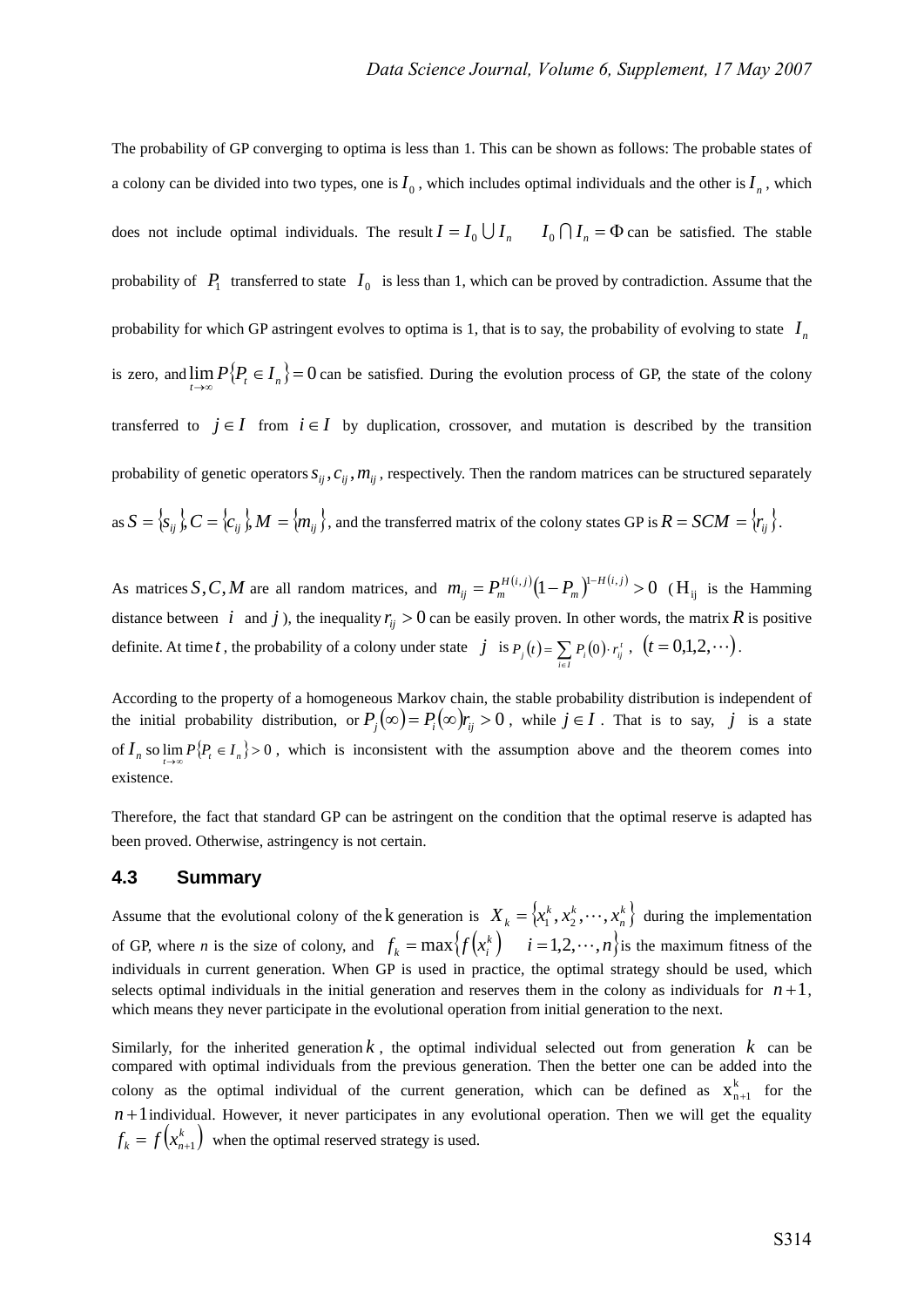Without the optimal reserved strategy, consider the nontrivial case if  $f$  is not a constant value. Assume that  ${m = min}$  ${f^* - f(T_i): T_i \in S \setminus T^*}$ . The result is that *m* exists and *m* >0 when *S* is finite. It can be obtained that  $P{D_k < \varepsilon} = P{D_k > 0} = P(N_0 \text{ individual in the generation } k, \text{ which belongs to } X^*)$  on condition that  $0 < \varepsilon < m$ . During the process of variation from generation  $(k-1)$  to k, the probability for every individual of the mutated individual not in the optimal set satisfies the equation  $P_{net} \ge D > 0$ , where  $P_{net}$  is the probability and D is a fixed constant. So the probability that all individuals in generation k do not belong to  $X^*$  is greater than or equal to  $(P_m \cdot D)^n$ , that is  $P\{D_k < \varepsilon\} \ge (P_m \cdot D)^n$ . Therefore we can obtain the inequality  $P\{D_k \leq \varepsilon\} \leq 1-(P_m \cdot D)^n < 1$ . As *D* is a constant independent of k and  $\forall k \geq 1$  is always correct, GP is not convergent at this time. In all, the astringency of GP is impossibly promised if the mutation operator in any form is not applied.

Therefore, no matter how large the population, it is finite. Sampling errors of the genetic operation are inevitable, which may make certain elements in F and T needed by individuals in  $X^*$  disappear from the colony after a number of stages. Even these elements may never have a chance to participate in the colony without mutation. Therefore they have no possibility of getting an optimal solution. In a word, GP is not likely to be astringent unless certain mutation forms or the optimal reserved strategy is utilized (Jia, Kang, & Chen, 2003).

## **5 CONCLUSION**

Forecasting of software failure data by Genetic Programming has removed some of the subjective assumptions of statistical models and adds consistency in the application of the models. This makes sense in a practical application for the analysis of software reliability models and forecasting software failure behaviors. This paper treats different states during individuals' evolution in GP as Markov random processes and shows that it will converge to the best solution if the "best-individuals reserved strategy" is used, which can consequently evolve to better individuals. It is proved that the GP algorithm is able to obtain a better solution and may probably be feasible and available for practical applications. However, the influence of generation size as well as the setup for genetic operations on the constringent speed (or the speed that best solutions achieve) may be reduced, and the time for computing may be too long, which involves the efficiency of problem solving. All of these issues should be studied further. In other words, the elements related to the constringent speed should be improved to be fitter for modeling and forecasting time series problems accordingly.

## **6 ACKNOWLEDGEMENTS**

Project 60573088 supported by National Natural Science Foundation of China (NSFC);

Project 603407 supported by National Natural Science Foundation of Hebei Province.

### **7 REFERENCES**

Bai, Y., Cong M., & Lu, M. (2000) Research and realization of software reliability predicting approach. Transaction of *Beijing Aviation and Spaceflight University*.

Chen, Y., Jia, J., & Kang, L. (2003) The astringency analysis and improvement of evolvement algorithm. *Computer Engineering and Applications 19*, pp.91-92.

Dong, Z. & Liu, K. (1986) Structure of best-strategy by semi-Markov decision processes with unbounded reward models. *Mathematical Research and Comment 6(3),* pp.125-134.

Dong, Z. & Liu, K. (1985) Structure of best-strategy by reward models. *Chinese Science* A (11), pp.975-985.